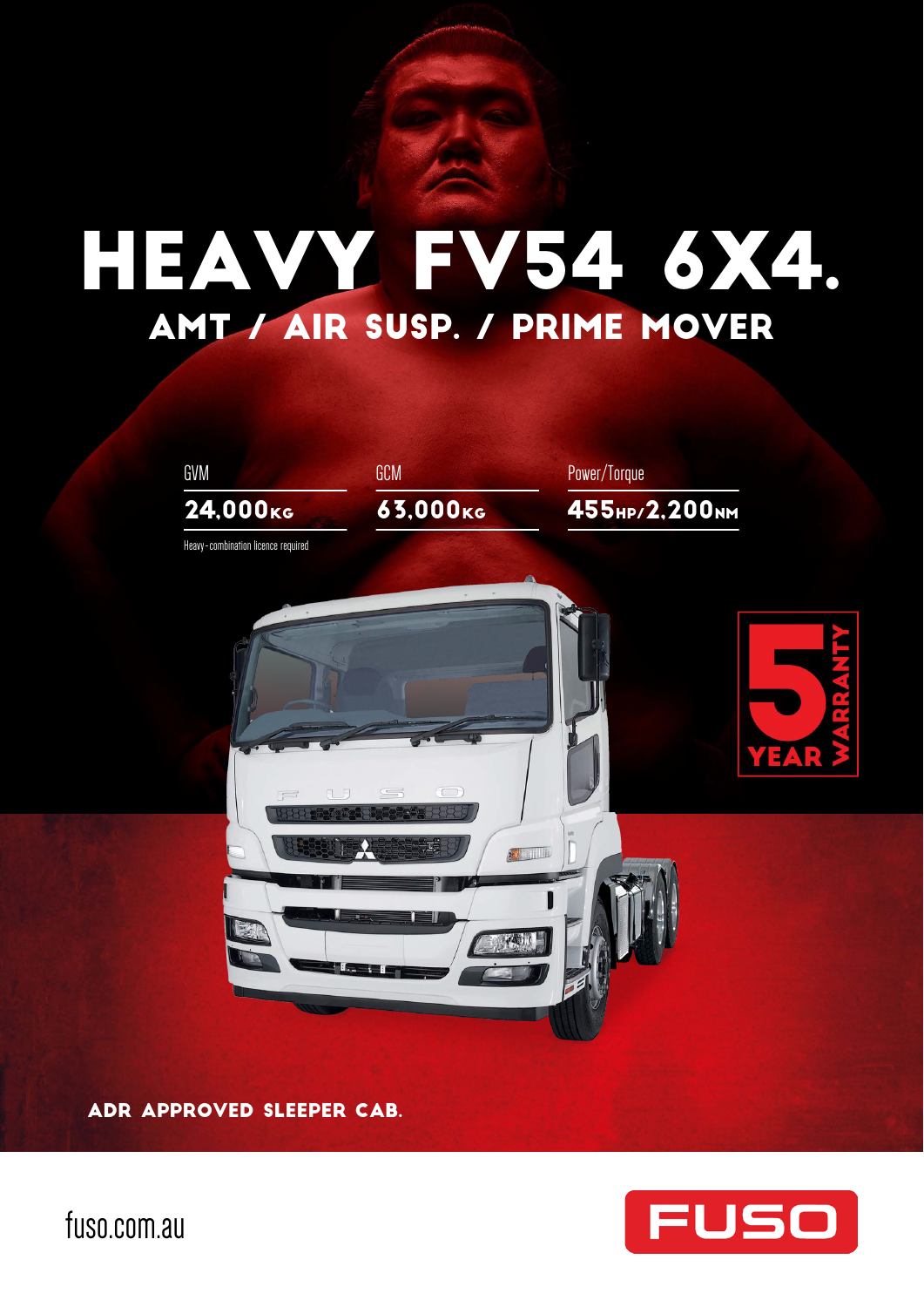### **SPECIFICATIONS**

### **MODEL**

- A 6x4 FV54 Std Roof PM 455hp Air Susp. 12 Sp. AMT (FV54SJR5VFAC) 3860mm 24,000kg 24,000kg 63,000kg 63,000kg 63,000kg<br>B 6x4 FV54 High Roof PM 455hp Air Susp. 12 Sp. AMT (FV54SJR5VFAD) 3860mm 24,000kg 24,000kg
- 6x4 FV54 High Roof PM 455hp Air Susp. 12 Sp. AMT (FV54SJR5VFAD)

| <b>ENGINE</b>               |                                                                                                 |
|-----------------------------|-------------------------------------------------------------------------------------------------|
| <b>Engine Version</b>       | FUSO OM457-T5 Diesel                                                                            |
| Configuration               | 6 Cyl. In-line OHV                                                                              |
| Type                        | Waste-gate Turbocharged with Air to Air Intercooled                                             |
| Displacement                | 12 litre (11967cc)                                                                              |
| Bore                        | $128$ mm                                                                                        |
| Stroke                      | 155mm                                                                                           |
| Power (DIN)                 | 335kW @ 1900 rpm                                                                                |
| Torque (DIN)                | 2200Nm @ 1100 rpm                                                                               |
| Maximum Engine Speed        | 2100 rpm                                                                                        |
| Cooling System / Oil Cooler | Water cooled, 32.0L capacity/ Plate type engine oil<br>cooler                                   |
| Air Cleaner                 | Paper Element Type with Restrictor Indicator. Vertical<br>Intake Mounted on Clean Air Side (RH) |
| <b>Emission Control</b>     | Selective Catalytic Reduction (SCR)                                                             |
| Emission Level              | ADR 80/03 - Euro 5                                                                              |

2500

| Version     | FUSO Automated Manual G330-12 (INOMAT-II)                              |
|-------------|------------------------------------------------------------------------|
| Type/Speeds | 12 Speed Automated Manual with<br>Auto and Manual Modes                |
| Features    | Crawler Mode                                                           |
|             | Skip Shift Function for Light Loads<br>ECO Mode to Minimise Fuel Usage |
| Ratios      | 1st: 11.639                                                            |
|             | 2nd: 9.020                                                             |
|             | 3rd: 7.035                                                             |
|             | 4th. 5452                                                              |
|             | 5th: 4.400                                                             |
|             | 6th.3410                                                               |
|             | 7th.2645                                                               |
|             | 8th.2050                                                               |
|             | 9th: 1.599                                                             |
|             | 10th: 1239                                                             |
|             | 11th: 1.000                                                            |
|             | 12th: 0.775                                                            |
|             | RHigh: 9.900                                                           |
|             | RI ow: 12 774                                                          |
|             | Torque limited to 1853Nm from 1st to 3rd and Reverse                   |
| PTO Opening | Rear of Transmission                                                   |

### **PROPELLER SHAFT**

Type Single Main Shaft GW5E2200

**EDONT AVIE** 

**WHEEL BASE** 

### Inter-axle Shaft P12

| FUSO F090T                             |
|----------------------------------------|
| Reverse Elliot 'l' Beam                |
| 7500kg                                 |
| *See MAX LOADING for vehicle capacity. |
|                                        |

### **FRONT SUSPENSION**

Type Long Taper Leaf with Double Acting Shock Absorbers Size 1500x90mm Leaves

### **REAR AXLE**

| Type         | Full Floating Hypoid Type Tandem Drive with Inter-<br>Axle Diff Lock |
|--------------|----------------------------------------------------------------------|
| Axle Version | <b>FUSO R12/D12</b>                                                  |
| Capacity*    | 21600kg                                                              |
| Ratio        | $4.625 \cdot 1$                                                      |
| Notes        | *See MAX LOADING for vehicle capacities                              |
|              |                                                                      |

### **REAR SUSPENSION**

| Type                                  | Air Suspension                                                                 |
|---------------------------------------|--------------------------------------------------------------------------------|
| Details                               | Trailing Arm with Air Dump Control and Double Acting<br><b>Shock Absorbers</b> |
| Air Spring                            | 2x250mm dia                                                                    |
| Road Friendly Certification<br>Number | RF2011                                                                         |
| Capacity at Ground *                  | 18000kg total*                                                                 |
| <b>Notes</b>                          | *See MAX LOADING for vehicle capacities                                        |

### **MAX LOADING**

| Front | 6500kg  |  |
|-------|---------|--|
| Rear  | 18000kg |  |
| Total | 24000kg |  |
|       |         |  |

### **OPTIONS**

Options R02: Limited Slip Differential (LSD) for Both Diffs

#### 2000 TOROUE 1750 1500  $\sum_{i=1}^{n}$ 1250 350 1000  $325$ 750 300 POWER (KW) 275 250  $225$ 200 2200 1000  $1200$ 1400 1600 1800 2000 **ENGINE SPEED (rpm)**

#### **FUEL**

| <b>Injection System</b> | Electronically Controlled Unit Pump Injection  |
|-------------------------|------------------------------------------------|
| Tank Type               | Rectangular Alloy Tank with Locking Cap        |
| Fuel Capacity *         | 350 Litres                                     |
| Filtration              | Filter with Water Separator and Dash Indicator |
| AdBlue Exhaust Fluid    | 40 Litres, Tank fitted with                    |
| Capacity                | locking AdBlue cap                             |
| Speed Limiter           | Speed Limited 100km/h                          |
| <b>Notes</b>            | *Max Fill to approx 95% of Air Capacity        |

### COOLING

Fan Drive **Thermo modulated continuous control (Viscous)**<br>
Radiator Corrugated Fin with Expansion Tank Corrugated Fin with Expansion Tank

### **ELECTRICAL**

| Voltage                      | 24V Negative Ground |
|------------------------------|---------------------|
| <b>Alternator Capacity</b>   | 24V-80 amp          |
| <b>Starter Capacity</b>      | 24V-7.0kW           |
| <b>Battery Capacity</b>      | 2x12V, 150Ah/20hr   |
| <b>Battery Specification</b> | 2x145G51 (N150)     |
| Headlamp Type                | Halogen             |
| <b>Headlamp Capacity</b>     | Low beam 2x70W      |
|                              | High beam 2x70W     |
| Fog Light                    | Halogen             |

| I CLUTCH                |                                    |
|-------------------------|------------------------------------|
| Clutch Model            | <b>FUSO MFZ</b>                    |
| Type                    | Twin Plate                         |
| Operation/Specification | Automated Manual (no clutch pedal) |

GVM

GCM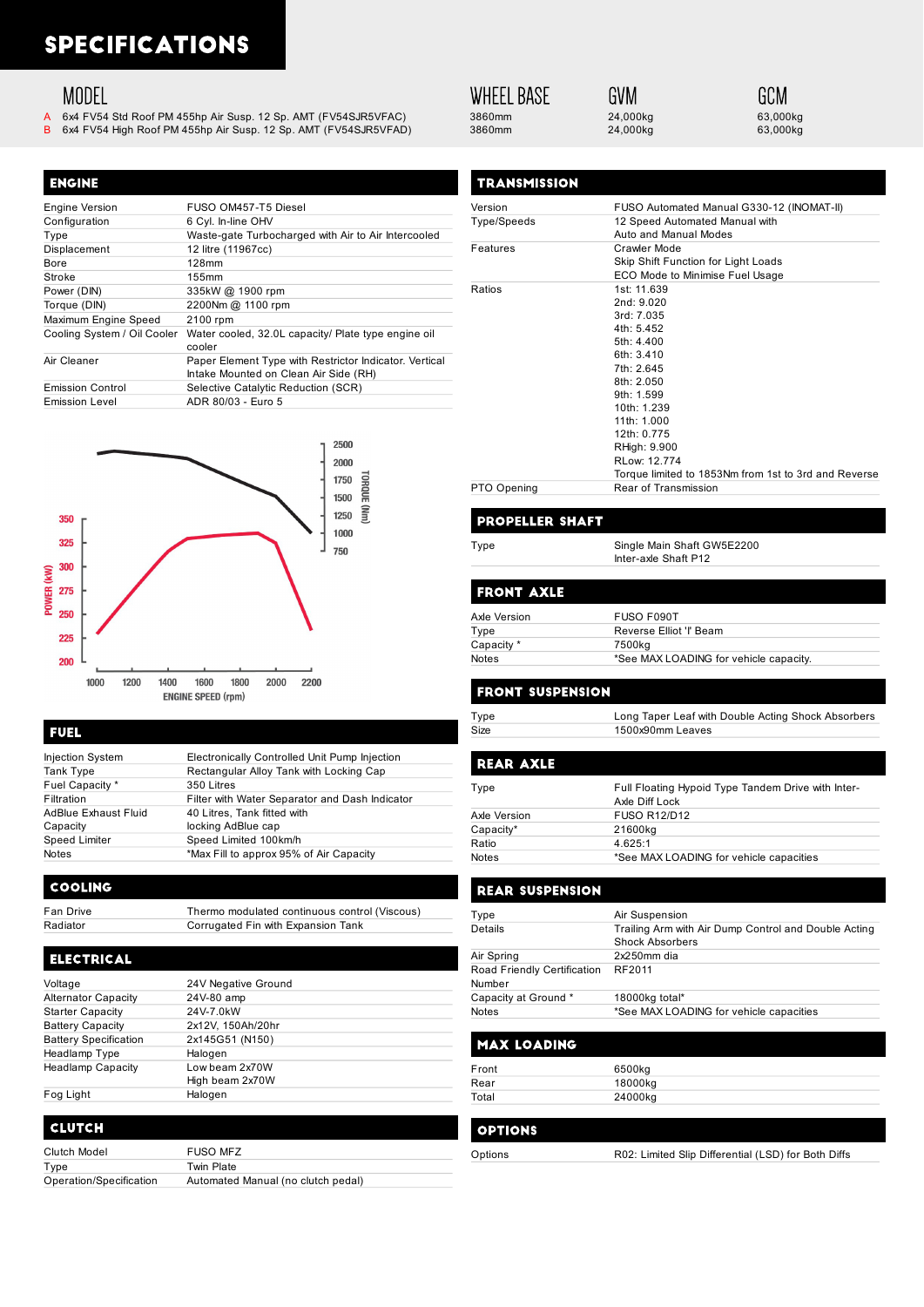### **SPECIFICATIONS**

### MODEL

- A 6x4 FV54 Std Roof PM 455hp Air Susp. 12 Sp. AMT (FV54SJR5VFAC) 3860mm 24,000kg 63,000kg
- B 6x4 FV54 High Roof PM 455hp Air Susp. 12 Sp. AMT (FV54SJR5VFAD) 3860mm 24,000kg 63,000kg

| <b>STEERING</b> |                                             |
|-----------------|---------------------------------------------|
| Type            | Integral Ball and Nut                       |
| Steering Column | Tilt/Telescopic Adjustable                  |
|                 |                                             |
| <b>BRAKES</b>   |                                             |
| Type            | Full Air, Dual Circuit with FUSO Taper      |
|                 | Rollers, ABS plus ASR (Anti Slip Regulator) |
| Size Front      | 410x150mm                                   |
| Size Rear       | 410x200mm                                   |
| Park Brake      | Rear Wheel Spring Actuated                  |
| Engine          | <b>Constant Throttle Brake</b>              |
|                 | 4 Levels of Retardation                     |
| Trailer         | Hand Control Valve, Air Lines               |
|                 | Coupling and Electrical Cable               |

### WHEELS & TYRES

| Wheel Type                | 11, Single Piece Alloy Disc (Including Spare) |
|---------------------------|-----------------------------------------------|
| Wheel Size                | 22.5x8.25DC                                   |
| <b>Wheel Stud Pattern</b> | 10x335mm PCD                                  |
| Tyre Size Front           | 295/80R22.5 152/148                           |
| Tyre Size Rear            | 11R22.5 148/145                               |
| Tyre Size Spare           | 295/80R22.5 152/148                           |
| Spare Tyre Carrier        | Not Provided                                  |

### **CHASSIS**

| Type             | Reinforced Parallel Channel             |  |
|------------------|-----------------------------------------|--|
|                  | Rear of Chassis Tapered to Suit Tractor |  |
| Size             | 300x90x7.0mm                            |  |
| Width            | 840mm                                   |  |
| Tensile Strength | 540Mpa                                  |  |
|                  |                                         |  |

| <b>INSTRUMENTS</b>         |                                                                                                                                                                                                                                                               |
|----------------------------|---------------------------------------------------------------------------------------------------------------------------------------------------------------------------------------------------------------------------------------------------------------|
| Gauges                     | Speedometer with Odometer<br>Tachometer<br>Air Pressure (2)<br><b>Fuel Level</b><br>Water Temperature<br><b>AdBlue Level</b>                                                                                                                                  |
| Colour Information Display | <b>Fuel Consumption</b><br>Service Indicators<br>Hour Meter and Tripmeter<br>Oil Level Check                                                                                                                                                                  |
| <b>Warning Lamps</b>       | <b>ARS</b><br><b>ASR</b><br><b>Turn Signal</b><br>High Beam<br>Engine Brake & Shift Down Brake<br>Fog Lamp<br>All Major System Faults<br>Oil Level<br>Ad Blue Low<br>Air Suspension Low<br>Alternator<br>Differential Lock<br>Cruise Control<br>Cab Tilt Lock |
| Warning Lamp/Buzzer        | Air Pressure<br>Oil Pressure<br><b>Hill Start</b><br>Park Brake<br>Engine Overrun<br>Engine Overheat / Low Coolant Level                                                                                                                                      |

| WHEEL BASE |  |
|------------|--|
| 3860mm     |  |

GVM

GCM

**MULTI-MEDIA PACKAGE** 

| Satellite Navigation           | Maps with heavy vehicle weight, length, height &<br>hazardous material selectable restrictions with 3 years<br>of Map updates |
|--------------------------------|-------------------------------------------------------------------------------------------------------------------------------|
| Colour Display                 | 6.1 inch LCD with touch screen control                                                                                        |
| <b>Phone Connectivity</b>      | Bluetooth® hands free                                                                                                         |
| Audio Visual Entertainment     | CD/DVD player<br>Digital radio DAB+<br>(also AM/FM for areas not covered by DAB+)<br>USB port for iPod® * & other devices     |
| Reversing Camera<br>Compatible | Display can accept up to 3 cameras#                                                                                           |
| <b>Notes</b>                   | * iPod® compatibility requires an additional licenced<br>cable<br># Cameras available through spare parts                     |

### **STANDARD FEATURES**

| Airbag(s)              | Driver's Air Bag and Seat Belt Pre-tensioners                                                                                                                                                                                                                                      |  |
|------------------------|------------------------------------------------------------------------------------------------------------------------------------------------------------------------------------------------------------------------------------------------------------------------------------|--|
| Hill Start System      | Yes                                                                                                                                                                                                                                                                                |  |
| Cab Cooling & Heating  | Climate Control                                                                                                                                                                                                                                                                    |  |
| <b>Accessory Power</b> | 24V Accessory Power Outlet / Cigar Lighter                                                                                                                                                                                                                                         |  |
| Driving                | <b>Suspended Driver's Seat</b><br>Central Locking<br><b>Electric Windows</b><br>Cruise Control (range 40 to 100km/h)<br><b>LH Transom Window</b><br><b>Opening Rear Quarter Glass</b><br>Cup Holder<br>Fluorescent Cabin Lamp<br>Trailer Package including Trailer "Stretch Brake" |  |
| Storage                | Centre Storage Console<br>Dash Storage Tray 2 DIN<br>Driver's Overhead Storage<br>Coat Hooks                                                                                                                                                                                       |  |
| Cab: External          | Fog Lights<br>Door Side Impact Beams<br>Roof Mounting Points (max. static load 70kg)<br>Front End-Outline Marker Lamps                                                                                                                                                             |  |
| Chassis                | Integrated Front Underrun System (FUPS)<br>Reverse Warning Buzzer<br>Clear Top of Chassis Rail for ease of Body Fitment                                                                                                                                                            |  |

### **CAB FEATURES**

| Type                       | All Steel Forward Control Elec / Hyd Tilt Cab                                                        |  |
|----------------------------|------------------------------------------------------------------------------------------------------|--|
| Cab Structure              | ECE-R29 Standard                                                                                     |  |
| Mounting                   | Air Suspended Front and Rear                                                                         |  |
| Colour                     | Natural White                                                                                        |  |
| <b>Windscreen Wipers</b>   | 2 Speed + Intermittent Cycle with Integrated Washer<br>Nozzles                                       |  |
| <b>Rear Vision Mirrors</b> | 2 x External<br>Flat Main Mirrors Plus Convex Spotters<br>Motorised Main Mirrors, All Mirrors Heated |  |
| Seating Capacity           | 2                                                                                                    |  |
| Seat Belts                 | 2 Lap Sash                                                                                           |  |
| Seat (driver)              | Suspended (ISRI)                                                                                     |  |
| Seats (passenger)          | High Back Fixed Base                                                                                 |  |
| Sleeping                   | ADR42/04 Approved Sleeping Berth                                                                     |  |

SERVICE INTERVALS

| Interval*    | 40,000km, 12 Months or 800 Hours (whichever occurs<br>first)                                         |
|--------------|------------------------------------------------------------------------------------------------------|
| <b>Notes</b> | * based on normal operating conditions and may be<br>reduced when operating under severe conditions. |

| <b>WARRANTY</b>                   |                                                                            |  |
|-----------------------------------|----------------------------------------------------------------------------|--|
| Basic/Powertrain                  | 5 Years, 500,000 kms or 10,000 operating hours<br>(whichever occurs first) |  |
| Cab Perforation/Anti<br>Corrosion | 5 Years                                                                    |  |